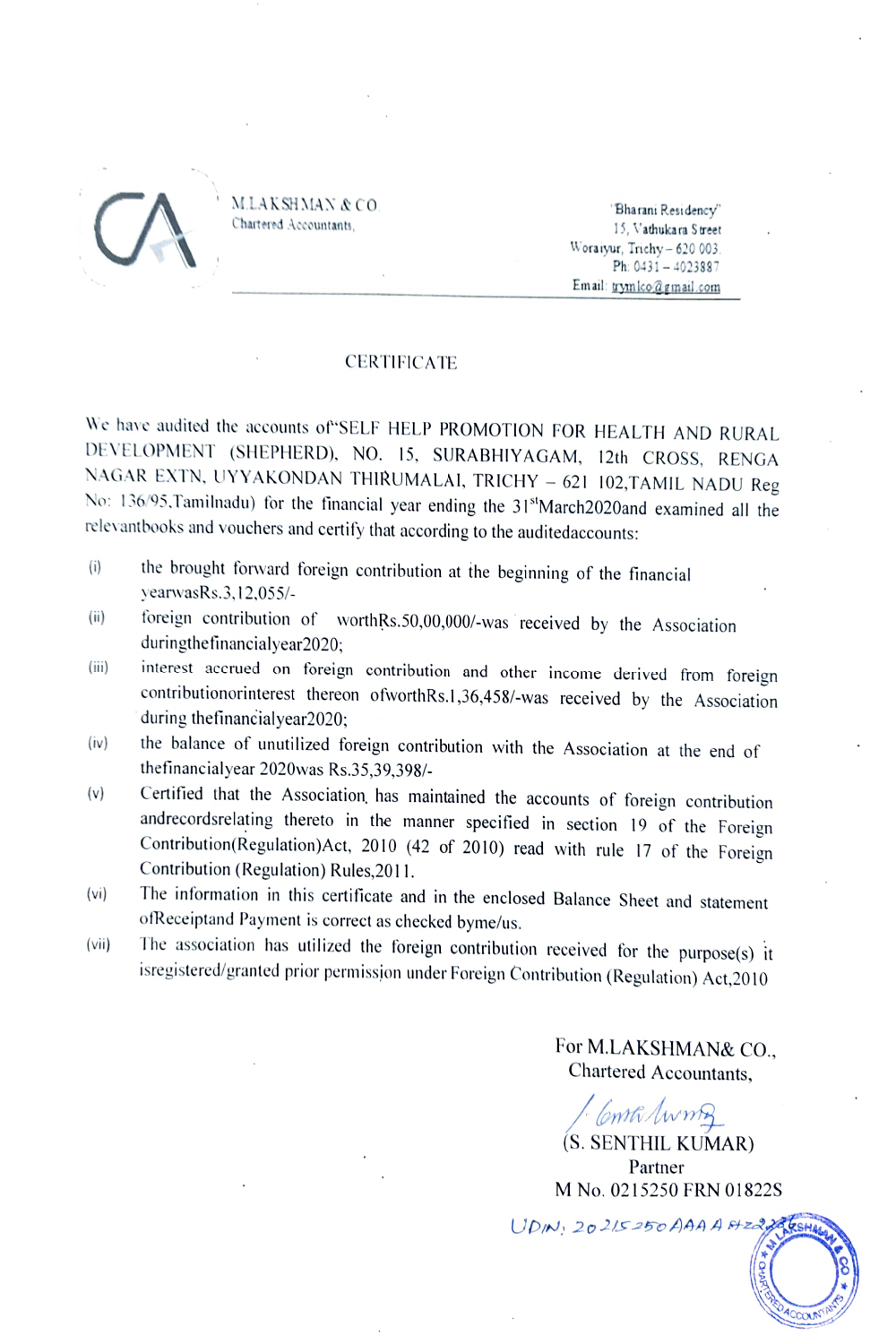## SELF HELP PROMOTION FOR HEALTH AND RURAL DEVELOPMENT (SHEPHERD)<br>No.15. Surabhiyagam, 12th Cross, Renga Nagar Extn.,  $\overbrace{X}^s$  Worlf No.15. Surabhiyagam, 12th Cross, Renga Nagar Extn.,<br>Uyyakondan Thirumalai, Trichy - 620 102. Tamilnadu, India \*IN HOPE MILLE

## FOREIGN CONTRIBUTION

# INCOME AND EXPENDITURE FOR THE PERIOD FROM 1.4.2019 to 31.03.2020

| Expenditure      | <b>AMOUNT</b> | Income           | <b>AMOUNT</b> |  |
|------------------|---------------|------------------|---------------|--|
| To Programme exp | 3,88,802      | By Interest      | 1,36,458      |  |
| To Admin Exp     | 1,66,630      | By sale of Asset | 69,984        |  |
| To General fund  | (3,48,990)    |                  |               |  |
| <b>TOTAL</b>     | 2,06,442      | <b>TOTAL</b>     | 2,06,442      |  |

For and on behalf of SHEPHERD For M/s.M. Lakshman & Co

Chartered Accountants

/ Contribunto



(S. Senthil Kumar) M.No.020231 FRN. 001822S

VDTN. 202) S2SD AAAAHZ 2236

Swl

Founder cum Secretary- General OR Windigh Secretary (Partner) TAMRL NADU SHETELET